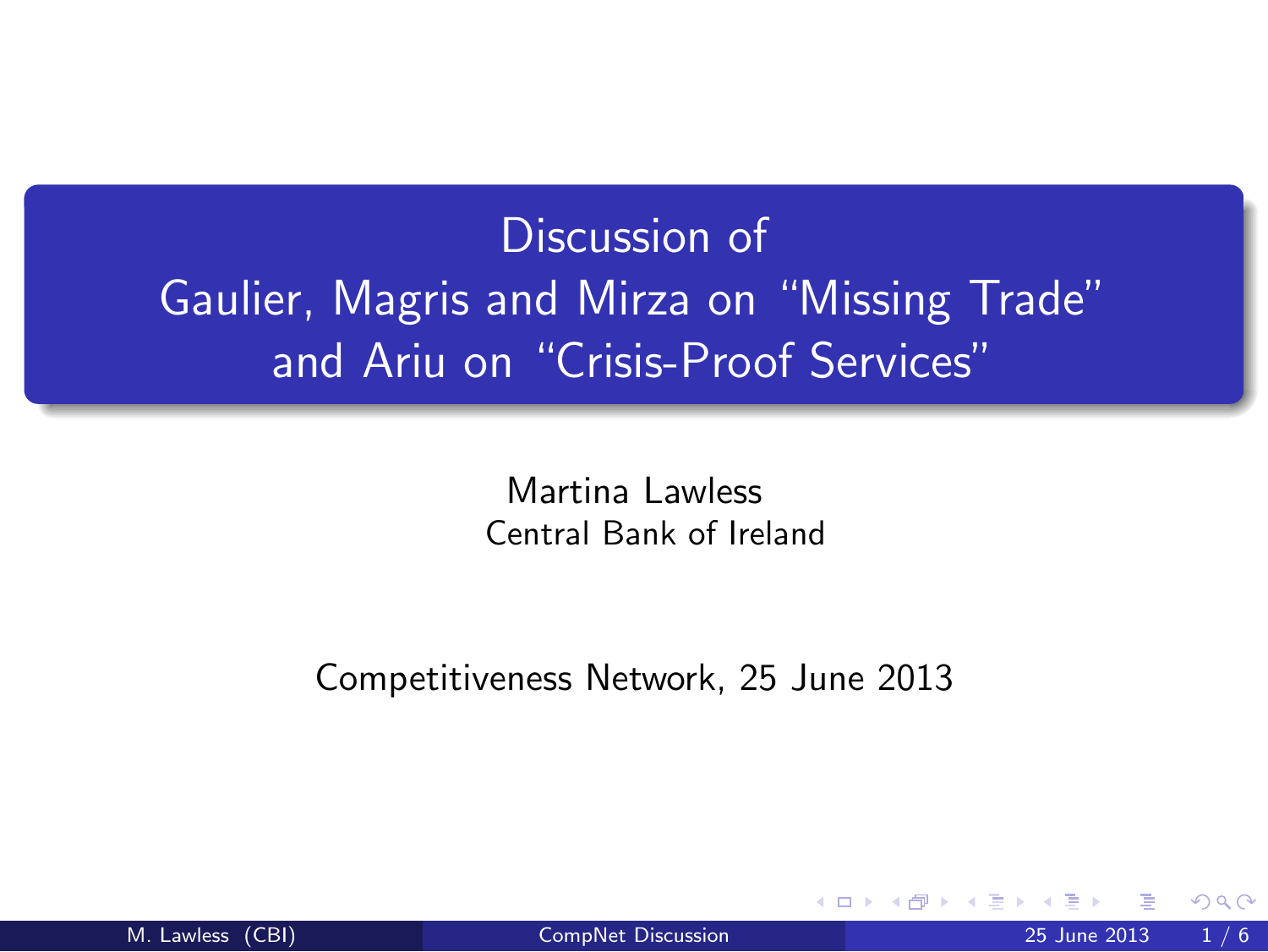- **•** Two very nice papers on an important topic.
- Elements in common both ask what is different about services?
- Gaulier, Magris and Mirza focus on export participation of professional services and Ariu on how services trade reacted to the recent crisis.
- Both make good use of detailed data sources absence of such data has been a major impediment to research in this area.
- Services sector poses particular challenges measurement issues for output and productivity, customer-specific tailoring of services makes comparisons difficult, no inventories possible.
- $\bullet$  Ex ante technology would seem to make services easily exportable but all evidence shows distance just as great an impediment as in goods trade.
- What type of trade costs account for this fact?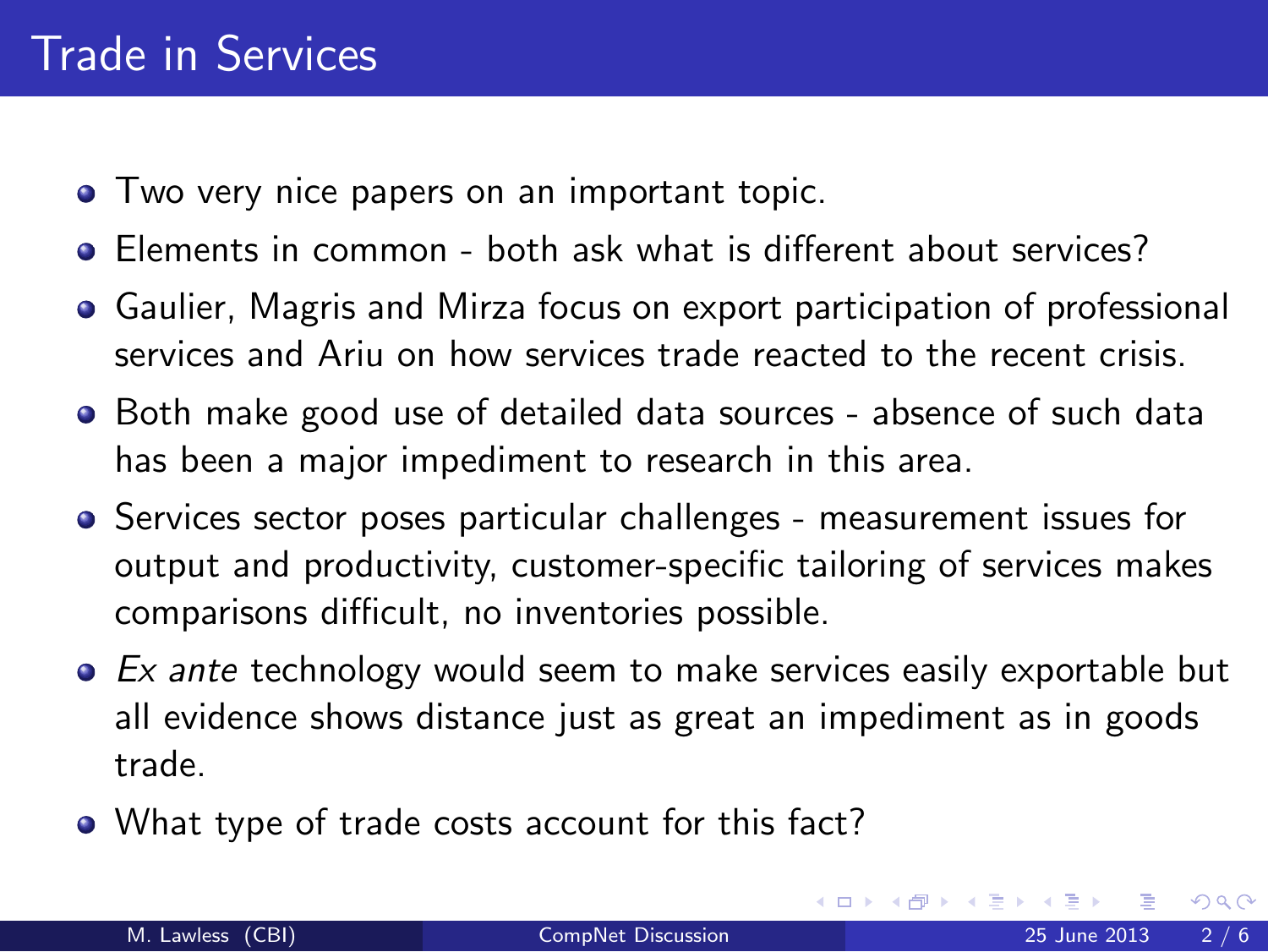## Gaulier, Magris and Mirza - Recap

- **Combination of three French data sets.**
- Much lower levels of exports from service firms than from manufacturing.
- Find that most variation comes from number of firms margin.
- Hypothesis that this comes from bespoke nature of product makes regular recurring customer relationships less likely than for more standardised products.
- Theoretical model of probability of customer matches and re-matching built for this different type of trade set-up.
- Empirical section looks a new market entry and continuing market participation.
- Substantial differences in effect of firm size and productivity between service and goods firms for export entry but almost the same for recurrent exporting.
- Back out much higher contract renewal probabilities and export gains for goods firms.  $\Omega$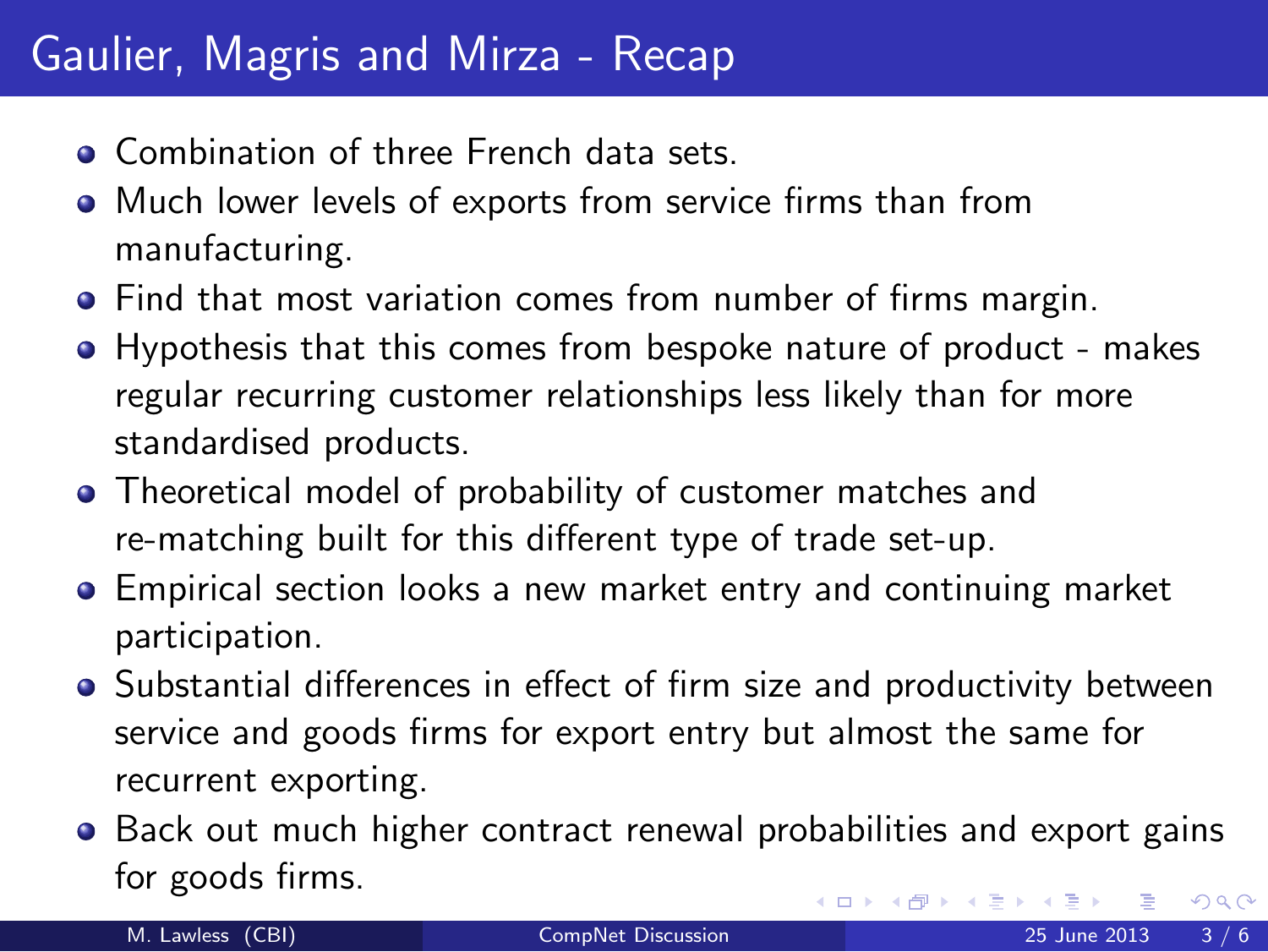## Gaulier, Magris and Mirza - Comments

- Overall, very interesting paper.
- Compares business services to all manufacturing firms would be interesting to look at sectors of manufacturing with more specialised bespoke products (made-to-order intermediates?)
- Focuses on customer-specific requirements for this type of product face-to-face meetings and understanding of local laws etc. possibly a priority? Would this be as important in other types of service trade software services for example might be more easily provided remotely.
- Would be nice to have more description of the entry/exit rates of firms across markets for goods and services to motivate empirical set-up.
- Firms exporting both goods and services are a small group but would be worth examining in more detail.
- Interesting to note that country characteristics have almost identical coefficients for the goods and services regressions (even language!).

 $\leftarrow$   $\Box$ 

• Points to very rich line of future research.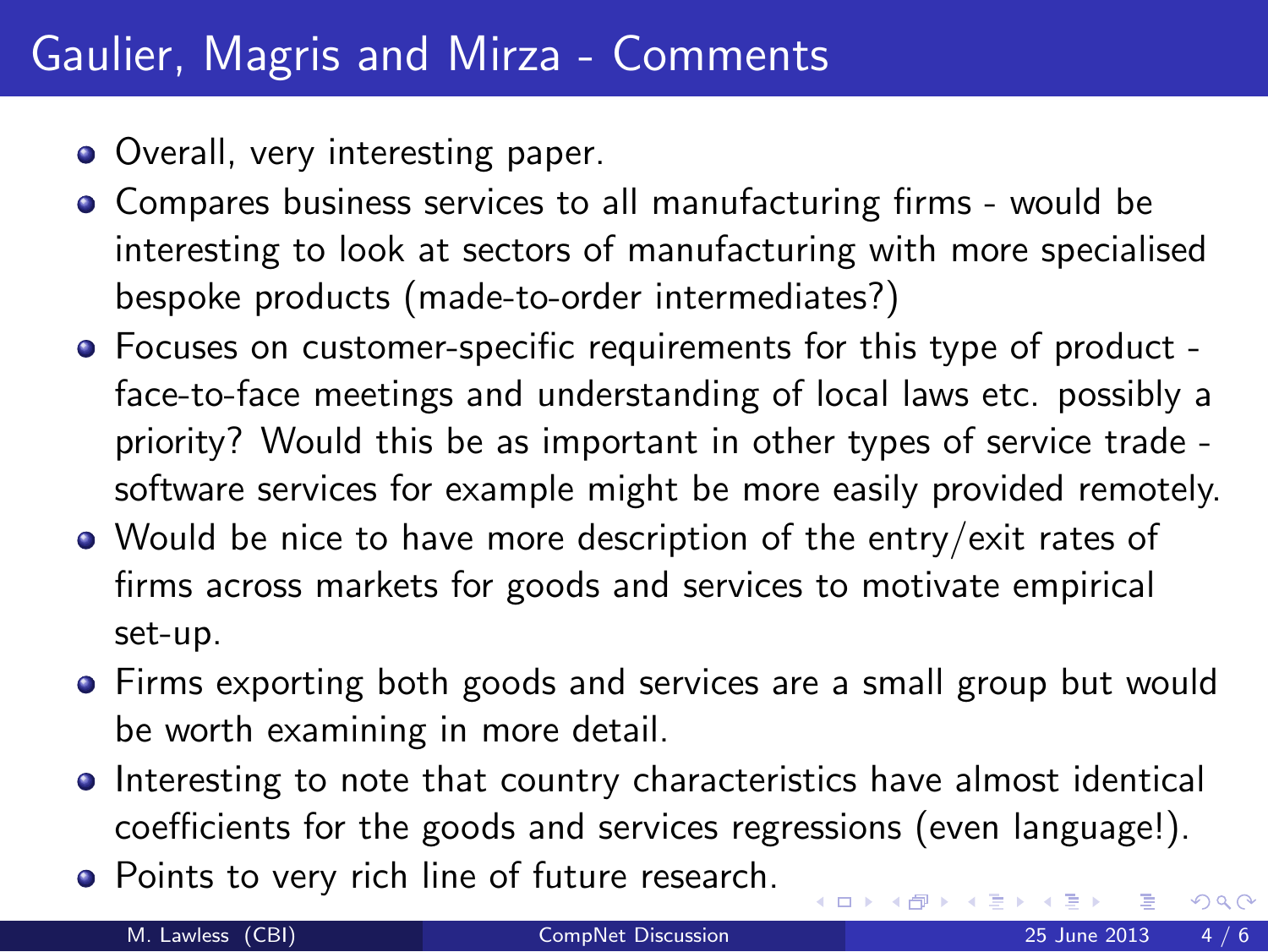- Very nice, careful analysis of fascinating difference in reaction of Belgian service exports to economic crisis compared to goods exports.
- Find that service exports were much less affected than those of goods  $(3\%$  drop versus  $27\%$ ).
- Little difference in how goods/services adjusted extensive margins but major differences on values.
- <span id="page-4-0"></span>Key finding is that this seems linked to different income elasticities.